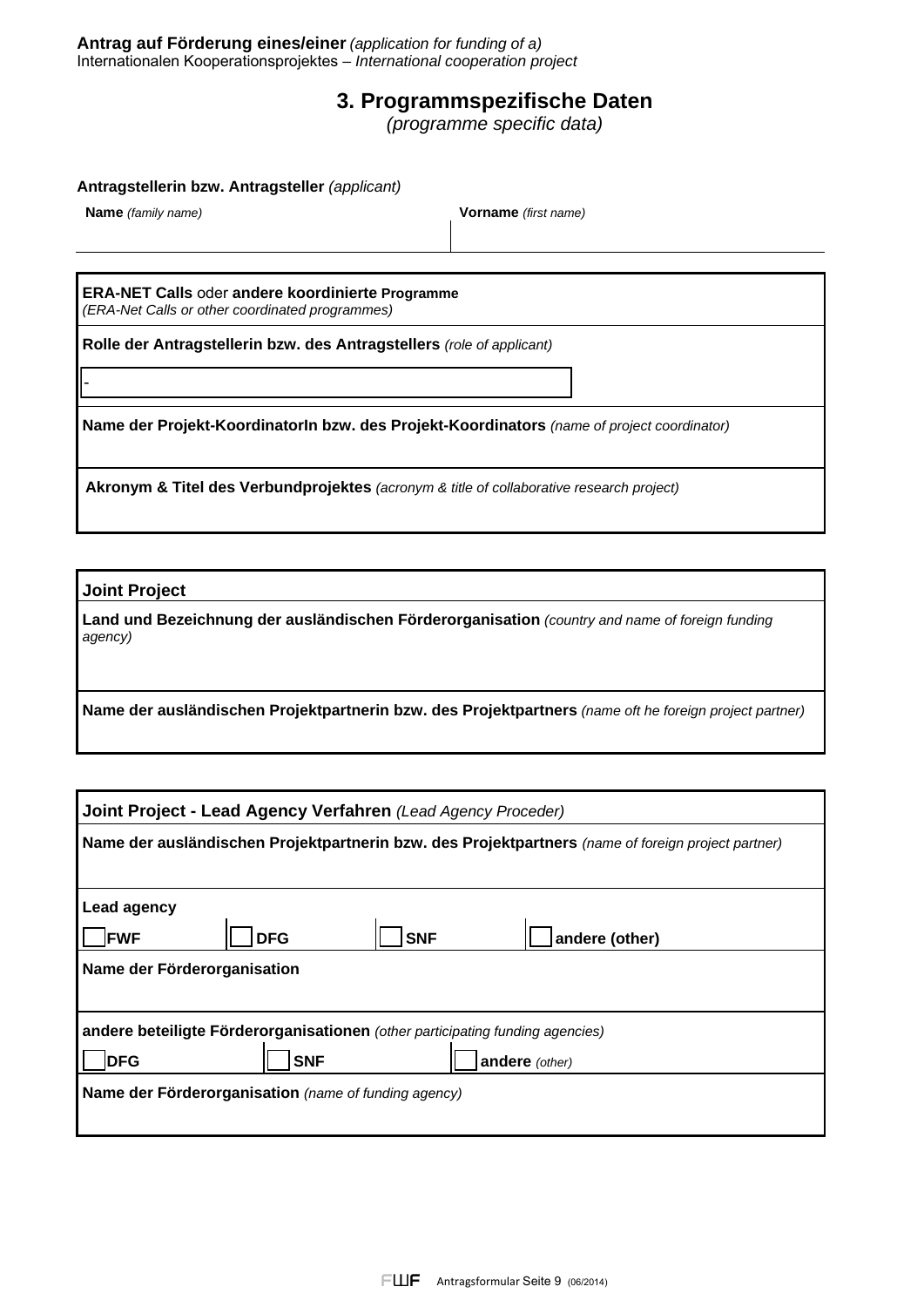### **Antrag auf Förderung eines/einer** *(application for funding of a)*

Internationalen Kooperationsprojektes *– International cooperation project* 

## **Erfassungsblatt Internationale Kooperationen1** *(International cooperation arrangements)*

**Name AntragstellerIn** *(name of applicant)*

| Nr.<br>(no.)   | Name/Vorname/Titel<br>(surname/prename/title)                                                                                                                                                                                                                  | <b>Geschlecht</b><br>(sex) | Rolle der ausländischen Kooperationspartnerin bzw. des ausländischen<br>Kooperationspartners (role of foreign cooperation partner |  |  |
|----------------|----------------------------------------------------------------------------------------------------------------------------------------------------------------------------------------------------------------------------------------------------------------|----------------------------|-----------------------------------------------------------------------------------------------------------------------------------|--|--|
|                |                                                                                                                                                                                                                                                                |                            | A ERA-NET Calls oder andere koordinierte Programme (ERA-Net Calls or other<br>coordinated programmes)                             |  |  |
|                | Adresse (inkl. e.mail, www site) (address incl. E-Mail, www site)                                                                                                                                                                                              |                            |                                                                                                                                   |  |  |
|                |                                                                                                                                                                                                                                                                |                            | Joint Project bzw. Joint Project - Lead Agency Verfahren                                                                          |  |  |
|                |                                                                                                                                                                                                                                                                |                            |                                                                                                                                   |  |  |
|                |                                                                                                                                                                                                                                                                |                            | Koop.partner in einem Entwicklungsland, finanziert durch FWF<br>(coop partner in a developing country, to be financed by FWF)     |  |  |
| Nr.<br>(no.)   | Name/Vorname/Titel<br>(surname/prename/title)                                                                                                                                                                                                                  | <b>Geschlecht</b><br>(sex) | Rolle der ausländischen Kooperationspartnerin bzw. des ausländischen<br>Kooperationspartners (role of foreign cooperation partner |  |  |
| $\overline{2}$ |                                                                                                                                                                                                                                                                |                            | A ERA-NET Calls oder andere koordinierte Programme (ERA-Net Calls or other<br>coordinated programmes)                             |  |  |
|                | Adresse (inkl. e.mail, www site) (address incl. E-Mail, www site)                                                                                                                                                                                              |                            |                                                                                                                                   |  |  |
|                |                                                                                                                                                                                                                                                                |                            | Joint Project bzw. Joint Project - Lead Agency Verfahren<br>B                                                                     |  |  |
|                |                                                                                                                                                                                                                                                                |                            |                                                                                                                                   |  |  |
|                |                                                                                                                                                                                                                                                                |                            | Koop.partner in einem Entwicklungsland, finanziert durch FWF<br>(coop partner in a developing country, to be financed by FWF)     |  |  |
| Nr.<br>(no.)   | Name/Vorname/Titel<br>(surname/prename/title)                                                                                                                                                                                                                  | <b>Geschlecht</b><br>(sex) | Rolle der ausländischen Kooperationspartnerin bzw. des ausländischen<br>Kooperationspartners (role of foreign cooperation partner |  |  |
| 3              |                                                                                                                                                                                                                                                                |                            | A ERA-NET Calls oder andere koordinierte Programme (ERA-Net Calls or other<br>coordinated programmes)                             |  |  |
|                | Adresse (inkl. e.mail, www site) (address incl. E-Mail, www site)                                                                                                                                                                                              |                            |                                                                                                                                   |  |  |
|                |                                                                                                                                                                                                                                                                |                            | Joint Project bzw. Joint Project - Lead Agency Verfahren<br>B                                                                     |  |  |
|                |                                                                                                                                                                                                                                                                |                            |                                                                                                                                   |  |  |
|                |                                                                                                                                                                                                                                                                |                            | Koop.partner in einem Entwicklungsland, finanziert durch FWF<br>(coop partner in a developing country, to be financed by FWF)     |  |  |
|                |                                                                                                                                                                                                                                                                |                            |                                                                                                                                   |  |  |
|                |                                                                                                                                                                                                                                                                |                            |                                                                                                                                   |  |  |
|                | Bitte beachten Sie die Hinweise im Dokument "Ausfüllhilfe Formulare, siehe:<br>http://www.fwf.ac.at/fileadmin/files/Dokumente/Antragstellung/Internationale Programme/i ausfuellhilfe formulare.pdf (Please consult the document "Instructions on forms", see: |                            |                                                                                                                                   |  |  |
|                | http://www.fwf.ac.at/fileadmin/files/Dokumente/Antragstellung/Internationale Programme/i instruction.pdf                                                                                                                                                       |                            |                                                                                                                                   |  |  |

 $1$  Bitte beachten Sie die Hinweise im Dokument "Ausfüllhilfe Formulare, siehe:

http://www.fwf.ac.at/fileadmin/files/Dokumente/Antragstellung/Internationale\_Programme/i\_ausfuellhilfe\_formulare.pdf (Please consult the document "Instructions on forms", see:<br>http://www.fwf.ac.at/fileadmin/files/Dokumente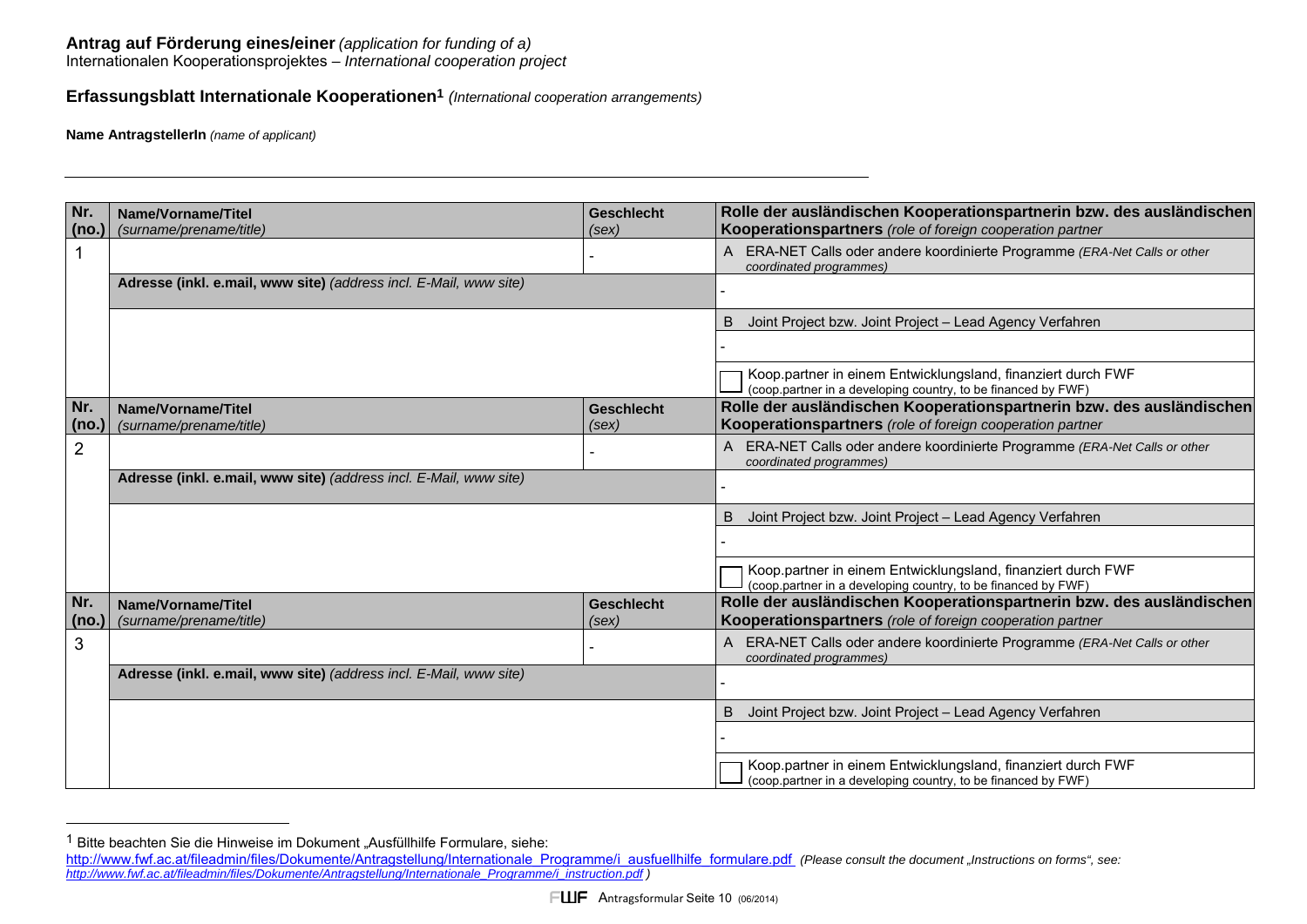### **Antrag auf Förderung eines/einer** *(application for funding of a)*

Internationalen Kooperationsprojektes *– International cooperation project*

| Nr.            | Name/Vorname/Titel                                                | <b>Geschlecht</b>          | Rolle der ausländischen Kooperationspartnerin bzw. des ausländischen                                                              |
|----------------|-------------------------------------------------------------------|----------------------------|-----------------------------------------------------------------------------------------------------------------------------------|
| (no.)          | (surname/prename/title)                                           | (sex)                      | Kooperationspartners (role of foreign cooperation partner                                                                         |
| 4              |                                                                   |                            | ERA-NET Calls oder andere koordinierte Programme (ERA-Net Calls or other<br>$\mathsf{A}$<br>coordinated programmes)               |
|                | Adresse (inkl. e.mail, www site) (address incl. E-Mail, www site) |                            |                                                                                                                                   |
|                |                                                                   |                            | Joint Project bzw. Joint Project - Lead Agency Verfahren<br>B                                                                     |
|                |                                                                   |                            |                                                                                                                                   |
|                |                                                                   |                            | Koop.partner in einem Entwicklungsland, finanziert durch FWF<br>(coop partner in a developing country, to be financed by FWF)     |
| Nr.<br>(no.)   | Name/Vorname/Titel<br>(surname/prename/title)                     | <b>Geschlecht</b><br>(sex) | Rolle der ausländischen Kooperationspartnerin bzw. des ausländischen<br>Kooperationspartners (role of foreign cooperation partner |
| 5              |                                                                   |                            | A ERA-NET Calls oder andere koordinierte Programme (ERA-Net Calls or other<br>coordinated programmes)                             |
|                | Adresse (inkl. e.mail, www site) (address incl. E-Mail, www site) |                            |                                                                                                                                   |
|                |                                                                   |                            | Joint Project bzw. Joint Project - Lead Agency Verfahren<br>B                                                                     |
|                |                                                                   |                            |                                                                                                                                   |
|                |                                                                   |                            | Koop.partner in einem Entwicklungsland, finanziert durch FWF<br>(coop partner in a developing country, to be financed by FWF)     |
|                |                                                                   |                            | Rolle der ausländischen Kooperationspartnerin bzw. des ausländischen                                                              |
| Nr.<br>(no.)   | Name/Vorname/Titel<br>(surname/prename/title)                     | <b>Geschlecht</b><br>(sex) | Kooperationspartners (role of foreign cooperation partner                                                                         |
| 6              |                                                                   |                            | A ERA-NET Calls oder andere koordinierte Programme (ERA-Net Calls or other<br>coordinated programmes)                             |
|                | Adresse (inkl. e.mail, www site) (address incl. E-Mail, www site) |                            |                                                                                                                                   |
|                |                                                                   |                            | Joint Project bzw. Joint Project - Lead Agency Verfahren<br>B                                                                     |
|                |                                                                   |                            |                                                                                                                                   |
|                |                                                                   |                            | Koop.partner in einem Entwicklungsland, finanziert durch FWF<br>(coop partner in a developing country, to be finances by FWF)     |
| Nr.<br>(no.)   | Name/Vorname/Titel<br>(surname/prename/title)                     | <b>Geschlecht</b><br>(sex) | Rolle der ausländischen Kooperationspartnerin bzw. des ausländischen<br>Kooperationspartners (role of foreign cooperation partner |
| $\overline{7}$ |                                                                   |                            | A ERA-NET Calls oder andere koordinierte Programme (ERA-Net Calls or other                                                        |
|                | Adresse (inkl. e.mail, www site) (address incl. E-Mail, www site) |                            | coordinated programmes)                                                                                                           |
|                |                                                                   |                            | Joint Project bzw. Joint Project - Lead Agency Verfahren<br>B                                                                     |
|                |                                                                   |                            |                                                                                                                                   |